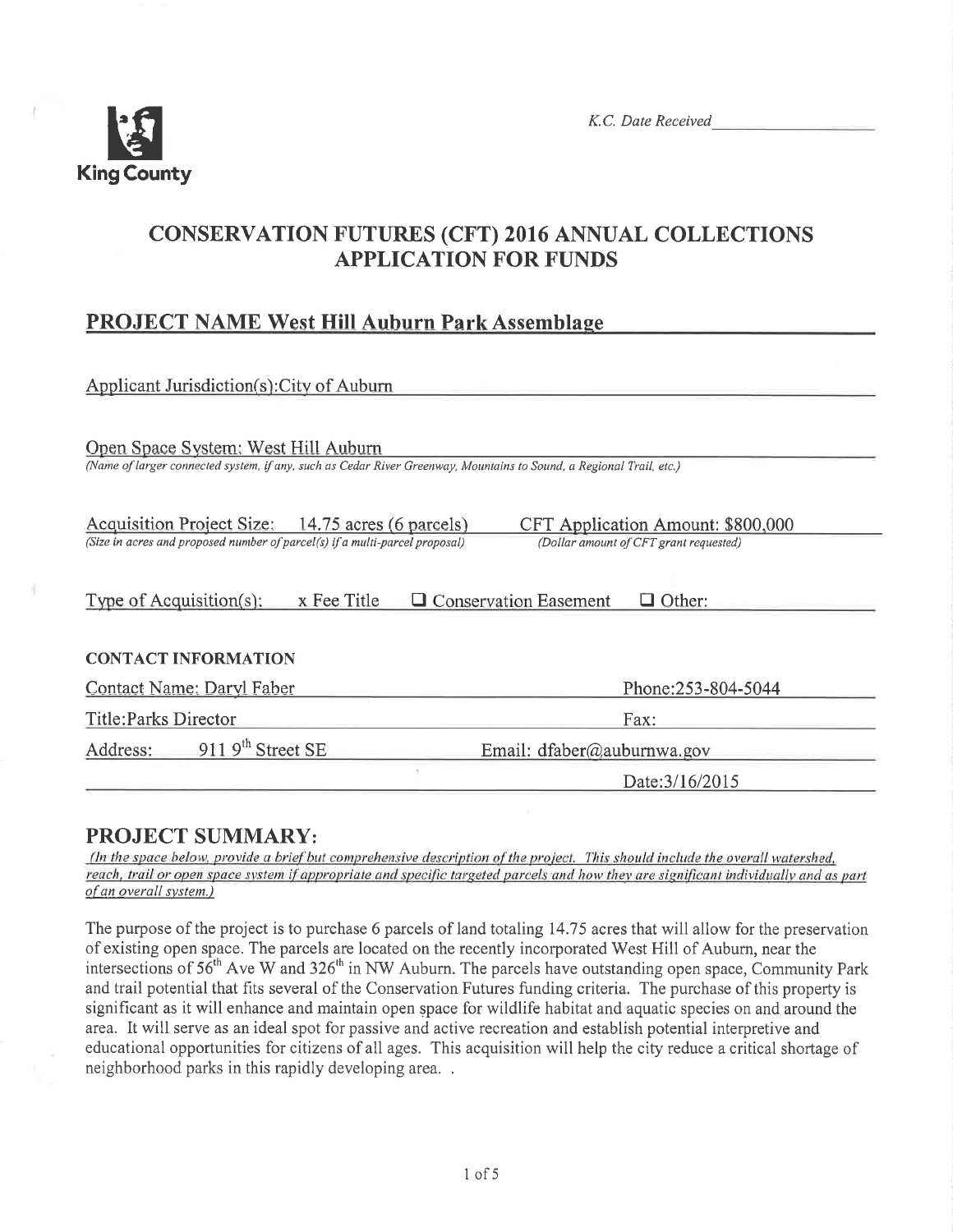### 1. OPEN SPACE RESOURCES

Please review the attached evaluation criteria. For the **proposed acquisition parcel(s)**, please mark those criteria that apply and thoroughly, yet succinctly, describe in the space below how the proposed acquisition satisfies each marked criteria. Please clearly describe how these criteria might be met at a landscape level, and how they apply to individual parcels. If restoration is part of the plan, please briefly describe the current condition and the hoped for restored condition that is the goal of the acquisition.<br>  $\boxed{\mathbf{X}}$  A. Wildlife habitat or rare plant reserve  $\boxed{\mathbf{X}}$  E. Historic/cultural resources

- $\boxtimes$  B. Salmon habitat and aquatic resources
- 
- $\boxtimes$  A. Wildlife habitat or rare plant reserve  $\Box$  E. Historic/cultural resources  $\boxtimes$  B. Salmon habitat and aquatic resources  $\boxtimes$  F. Urban passive-use natural area/greenbelt

- $\boxtimes$  C. Scenic resources  $\boxtimes$  G. Park/open space or natural corridor addition
- $\boxtimes$  D. Community separator  $\boxtimes$  H. Passive recreation opportunity/unmet needs

A. Wildlife Habitat, Medium-High The properties under consideration contribute to a functioning wildlife system in the West Hill area. Numerous wetlands and natural forests exist in the area. Acquisition of the properties will assist in protecting and improving wildlife habitat, providing for more diverse and healthier riparian habitat for a variety of species including birds, amphibians and mammals. Auburn will continue to plant trees, native scrubs and ground cover, contributing to the wildlife habitat system, Should the parcel(s) be sold for development, Up to 50 homes could be constructed on the parcel(s), decreasing the chance of habitat restoration and public access.

B. Salmon Habitat and Aquatic Resources. Medium-High The parcel(s) proposed for acquisition contain <sup>a</sup> stream and associated wetland areas. The on-site stream is the headwaters of a tributary to Mill Creek, a salmon bearing stream that supports ESA listed Puget Sound Chinook Salmon. Protection of these properties and future aquatic restoration activities will greatly benefit downstream areas within the Green-Duwamish River Watershed.

C. Scenic Resources. Medium The proposed acquisition areas provide territorial view opportunities as well as riparian and aquatic species. Acquisition of these sites protects the open space character of the neighborhood. Loss of these properties to development will negatively impact the scenic resource of commuters as well as future residents of this rapidly growing neighborhood.

D. Urban Passive-Use Natural Area Greenbelt. High Acquiring and preserving open space and developing neighborhood parks in underserved neighborhoods is a priority of the City of Aubum, Purchase of this parcel will add approximately 14.75 acres to the Auburn Parks and Open Space system. It will serve as a passive pedestrian connector between single family residences on the West Hill of Auburn. The property will create, enhance and preserve recreation opportunities for walking, hiking and nature viewing for urban and regional residents. City Park and Trail Policies (7.1.1, 7.1.2) identify the need for trails in the City. One of the primary concerns of residents of the west hill prior to incorporation was the preservation of available open space as well as the development of a neighborhood park.

E. Park/Open Space Natural Corridor Addition. High These parcels provide largely undeveloped land opportunities that will serye as a separator between quickly developing residential communities. Two housing assemblages, in excess of 250 homes are proposed within  $\frac{1}{2}$  mile of the sites.

F. Passive Recreation Opportunitv/Unmet Needs. High The GMA compliant City of Auburn Parks, Recreation and Open Space Plan objectives emphasize targeting the purchase of significant open space areas. This site qualifies for purchase under that objective and significantly reduces the unmet parks needs of the West Hill. Based on 6 acres per 1000 of parkland, this acquisition begins to fulfill the unmet need as only one  $(1)$ undeveloped park (no developed parks) are currently on the West Hill,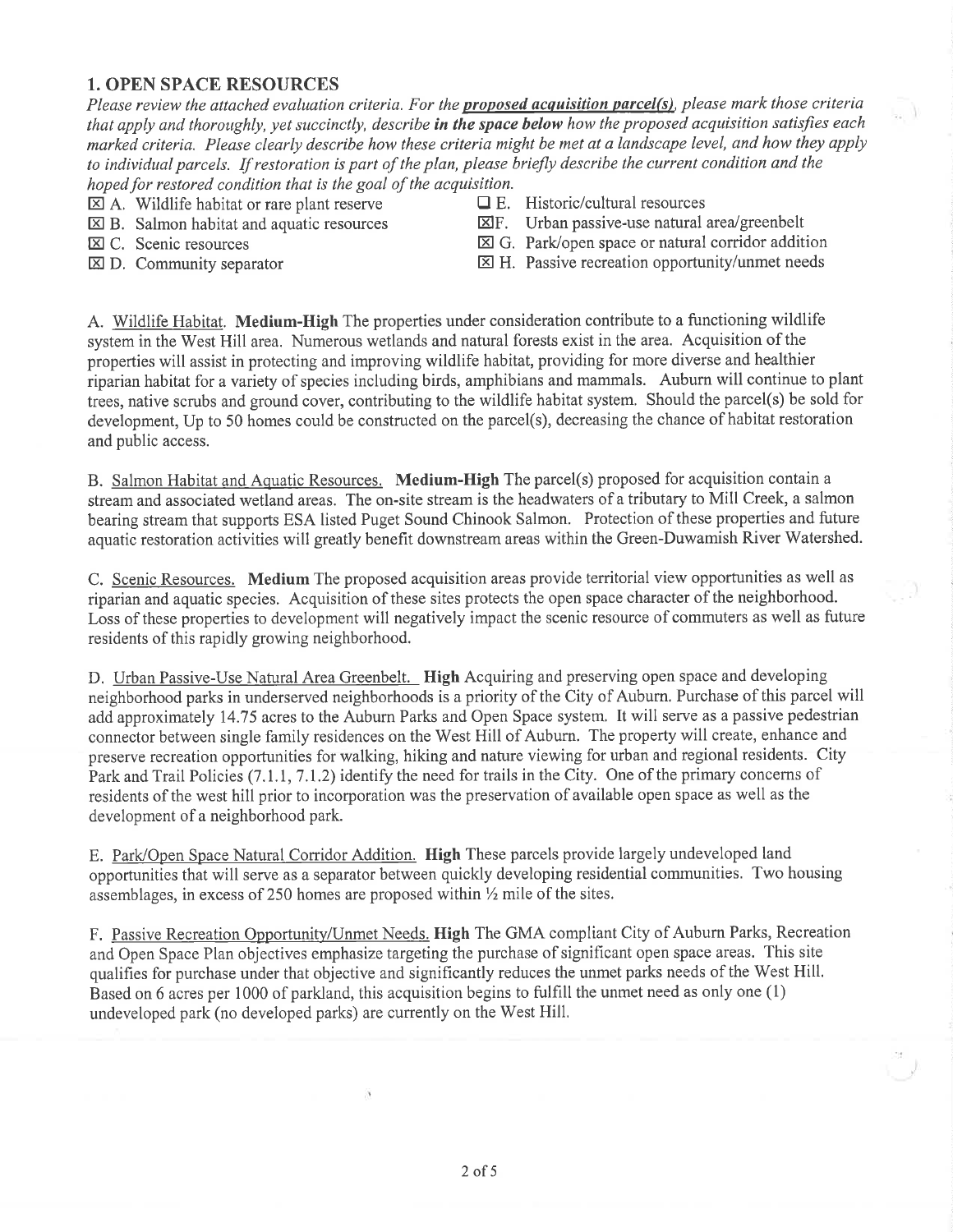## 2. ADDITIONAL FACTORS

For the **proposed acquisition parcel(s)**, please mark all criteria that apply and thoroughly, yet succinctly, describe in the space below how the proposed acquisition satisfies each marked criteria.

- $\boxtimes$  A. Educational/interpretive opportunity
- $\boxtimes$  B. Threat of loss of open space resources
- $\boxtimes$  C. Ownership complexity/willing seller(s)/ownership interest proposed
- $\boxtimes$  D. Partnerships Describe any public or private partnerships that will enhance this project
- $\boxtimes$  E. Is the property identified in an adopted park, open space, comprehensive, or community plan?
- E F. Transferable Development Credits (TDC) participation

A. Educational/Interpretive opportunity. The West Hill Auburn Park property will provide for an interpretive looped trail design element. In addition, the local elementary school could use the site for habitat and wetland education. Interpretive signage could be added to educate visitors about species or the importance of the wetlands hydrological function.

B. Threat of loss of open space resources. The proposed parcels are under great threat of development. Wildlife habitat, passive-use natural area, natural corridor addition and unmet needs will be affected if the property is not preserved. The potential exists that the property could be developed into 40-60 single family residences which would negatively impact the nalural resource. The result will be a loss of habitat quantity and quality, open space resource connectivity and passive recreation usage.

C. Ownership complexity/willing seller(s)/ownership interest proposed. The City has had an interest in the property(s) in part due to its interest in expanding open space and preserving the natural habitat of the community The varied owners have not been contacted by the City of Auburn but are frequently approached by potential developers.

D. Partnerships-Describe any public or private partnerships that will enhance this project. No partnerships exist at this time, but it is understood that various non-profit and education based organizations such as Eagle Scouts, Aubum School District and Green River Community College Environmental Education students would be involved in the removal of non-native species as well as the planting of native plants and trail development following the acquisition of the property. The City of Auburn is committed to stewardship of the property and public education programming.

E. Is the property identified in an adopted park, open space, comprehensive, or community plan? The property is not specifically identified in an adopted plan but in as much as it is recommended the available properties be reviewed for purchase related to the West Hill of Auburn. Numerous goals and policies support the preservation of open space and the development of neighborhood parks.

## 3. STEWARDSHIP AND MAINTENANCE

Hoyv will the property be stewarded and maintained? Does the property lend itself to volunteer stewardship opportunities? How will ongoing stewardship and maintenance efforts be funded?

Due to the precious nature of land, it is ideal for volunteer stewardship efforts. The City will extend existing park system stewardship efforts and support neighbors and other interested citizens in forming a new stewardship group for this park through our Adopt-a-Park program. Over each of the last two years, in excess of 400 different volunteers, provided  $2500 - 3500$  hours of annual volunteer service. Now under the tutelage of our Parks Manager, the continued growth of this program is anticipated

For the initial restoration efforts, the City will develop a vegetation inventory and preservation/ enhancement plan as part of the park master plan process. The City will provide annual funding for routine maintenance and to support the stewardship efforts. The City has a long tradition of outstanding park maintenance that is both Supported and appreciated by elected and the citizens.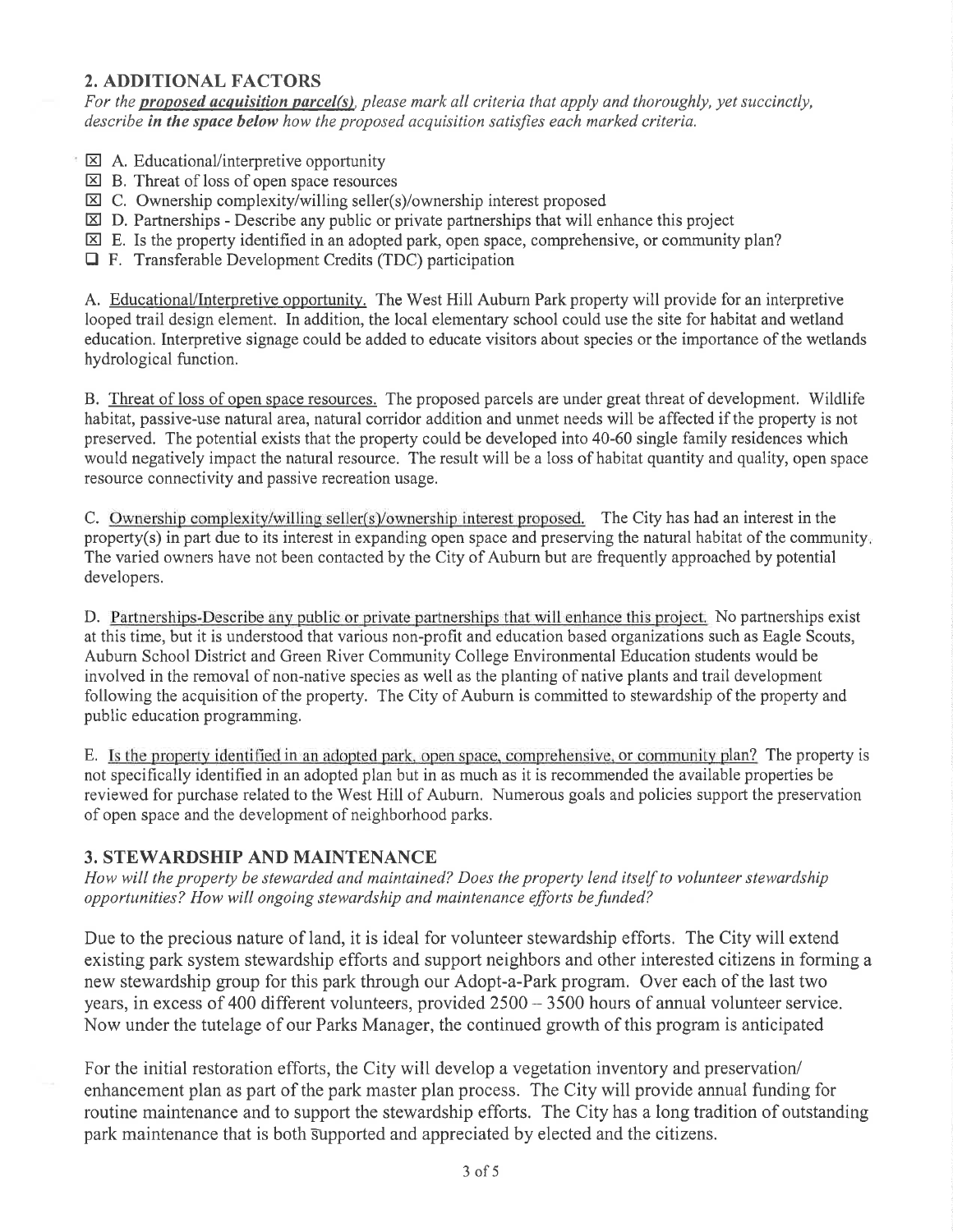### 4. PROJECT BUDGET

| 1) TOTAL CFT APPLICATION AMOUNT <sup>®</sup>        | CFT: \$800,000 |
|-----------------------------------------------------|----------------|
| <b>2) TOTAL PEL APPLICATION AMOUNT</b> <sup>b</sup> | PEL: N/A       |

 $^a$ Allowable CFT acquisition costs (Ordinance 14714): The disbursement of funds shall be made only for capital project expenditures that include costs of acquiring real property, including interests in real property, and the following costs: the cost of related relocation of eligible occupants, cost of appraisal, cost of appraisal review, costs of title insurance, closing costs, pro rata real estate taxes, recording fees, compensating tax, hazardous waste substances reports, directly related støff costs and related legal and administrative costs, but shall not include the cost of preparing applications for conservation futures funds.<br> ${}^b$ King County projects only, if applicable.

Estimation of property value:

Briefly note how land values have been estimated (i.e., appraisal, property tax assessment, asking price, letter of value or other means).

It is assumed by in-house review that approximately \$1,600,000 will be necessary to acquire properties in this West Hill Assemblage Area to allow for the development of an approximate 14.75 acre park. The City of Auburn is prepared to conduct feasibility work, including contracting for acquisition seryices, MAI evaluation, plat engineering, wetlands review, to determine the fair market value of the properties.

| <b>PROJECT COSTS</b>                                   | <b>ESTIMATED DOLLAR AMOUNT OR RANGE</b>   |  |  |
|--------------------------------------------------------|-------------------------------------------|--|--|
| Total property interest value                          | \$1,372,500 (assessed value plus $25\%$ ) |  |  |
| Title and appraisal work                               | \$60,000                                  |  |  |
| Closing, fees, taxes                                   | \$150,975 (5% closing, 6% acq.cons.)      |  |  |
| Relocation                                             | \$0                                       |  |  |
| Hazardous waste reports                                | \$6,000                                   |  |  |
| Directly related staff, administration and legal costs | \$10,000                                  |  |  |
| <b>Total Project Costs (CFT and other funds)</b>       | \$1,599,475                               |  |  |

| <b>MATCHING FUNDS: Existing Sources</b><br>(CFT can only provide a maximum of 50% of anticipated<br>project costs) | <b>DATE</b><br>(Expended or Committed) | <b>DOLLAR AMOUNT</b><br>(Expended or Committed) |
|--------------------------------------------------------------------------------------------------------------------|----------------------------------------|-------------------------------------------------|
|                                                                                                                    |                                        | \$0                                             |
|                                                                                                                    |                                        |                                                 |
|                                                                                                                    |                                        |                                                 |
| <b>Total CFT Funds Previously Received</b><br><b>This Project</b>                                                  |                                        | \$0                                             |
| <b>Total Matching Funds and Past CFT Funds</b><br><b>Currently Identified</b>                                      |                                        | \$0                                             |
| <b>Unidentified Remaining Match Need</b>                                                                           |                                        | \$800,000                                       |

Unidentified remaining match need: What funds are anticipated and what is the time frame? Please briefly discuss how the unidentified remaining match need above will be met.

It is anticipated that the remaining matching fund need would be allocated from a combination of the City of Auburn Parks Mitigation Fund/Impact Fee fund as well as utilizing a portion of our allotment from the King County Parks Levy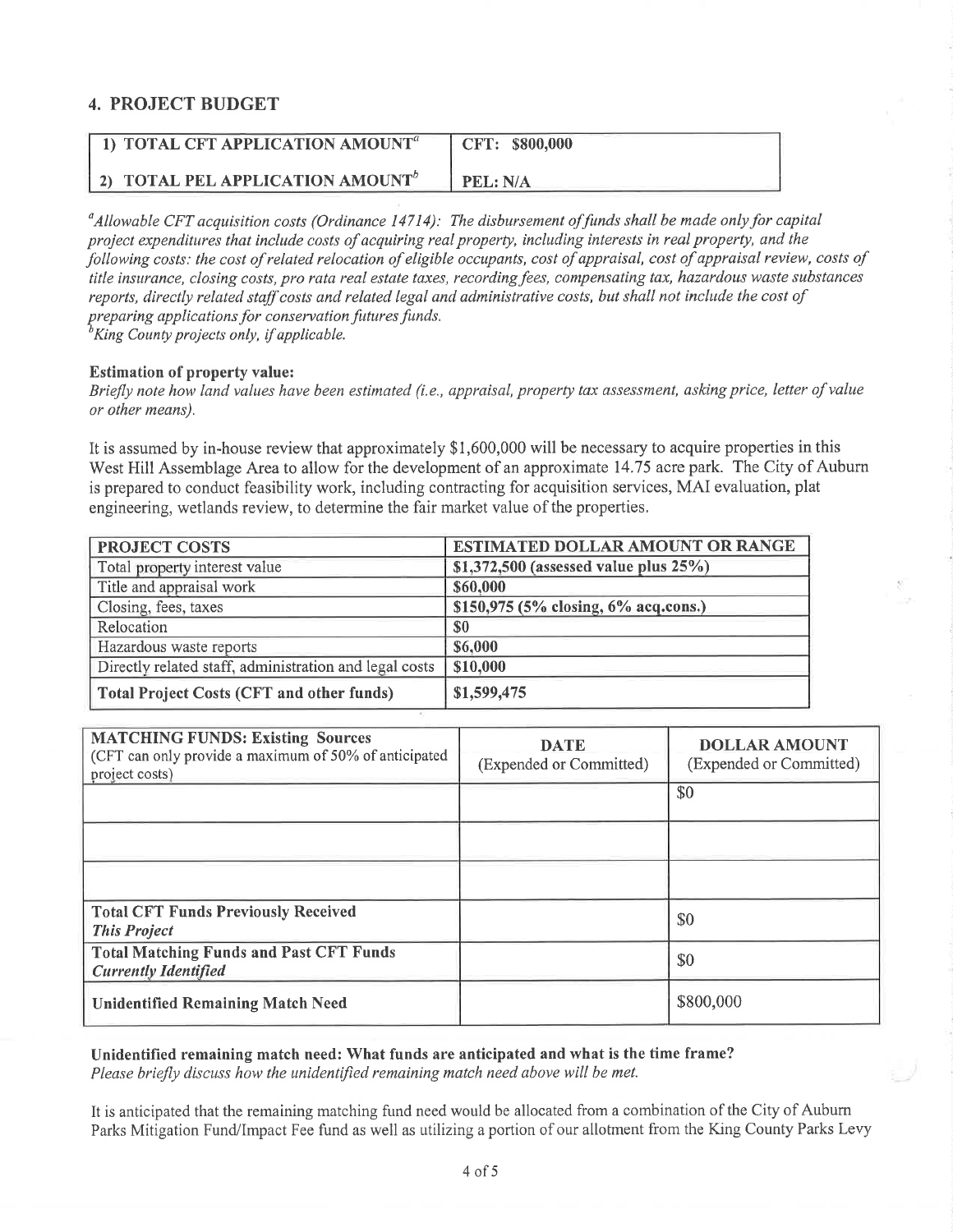Fund for trails and open space acquisition. In addition the City of Auburn will be applying for a RCO acquisition grant for \$500,000, and if successful the funds will be available in 2017.

| <b>Brief Activity Description</b>                                                                                                                                        | <b>Dollar Value of</b><br>In-kind<br>Contribution                            | <b>Status</b><br>(Completed or Proposed) | <b>Activity Date Range</b><br>(Completion Date or Proposed<br>Completion Date) |
|--------------------------------------------------------------------------------------------------------------------------------------------------------------------------|------------------------------------------------------------------------------|------------------------------------------|--------------------------------------------------------------------------------|
| Stewardship Days/City-wide<br>work parties provide on-going<br>voluntary maintenance and<br>preservation efforts to protect and<br>enhance our parks and open<br>spaces. | Not for this<br>application.<br>Efforts will<br>commence upon<br>acquisition |                                          |                                                                                |
|                                                                                                                                                                          |                                                                              |                                          |                                                                                |
|                                                                                                                                                                          |                                                                              |                                          |                                                                                |
| <b>TOTAL</b>                                                                                                                                                             |                                                                              |                                          |                                                                                |

### 5. IN\_KIND CONTRIBUTIONS FROM PARTNERSHIPS

#### 6. ATTACHED MAPS (Two maps are now required: 1) site map and 2) general location map; you may also include one additional map, aerial photo or site photo)

 $8\frac{1}{2} \times 11$ " maps are preferred, but 11 x 17" is acceptable if folded and hole-punched for insertion into a three-ring binder.

#### Site Map that shows the following:

- . Each parcel proposed for acquisition in yellow or distinct shading and an indication ofany parcel proposed for less than fee simple acquisition, such as a conservation easement;
- Location of any proposed development to the site such as parking, trails or other facilities;
- Location of any proposed site restoration;
- Existing adjacent public (local, state or federal) parks or open spaces labeled and shown in dark green or distinct shading.

Location Map that shows the following:

- Other permanently protected open spaces (private, non-profit, institutional, etc.) shown in light green or distinct shading;
- . Major water courses such as creeks, rivers, lakes or wetlands;
- . Major roads, arterial roads or regional trails.
- $\bullet$  Map scale: This map should show approximately a ten-mile radius around the proposed acquisition(s).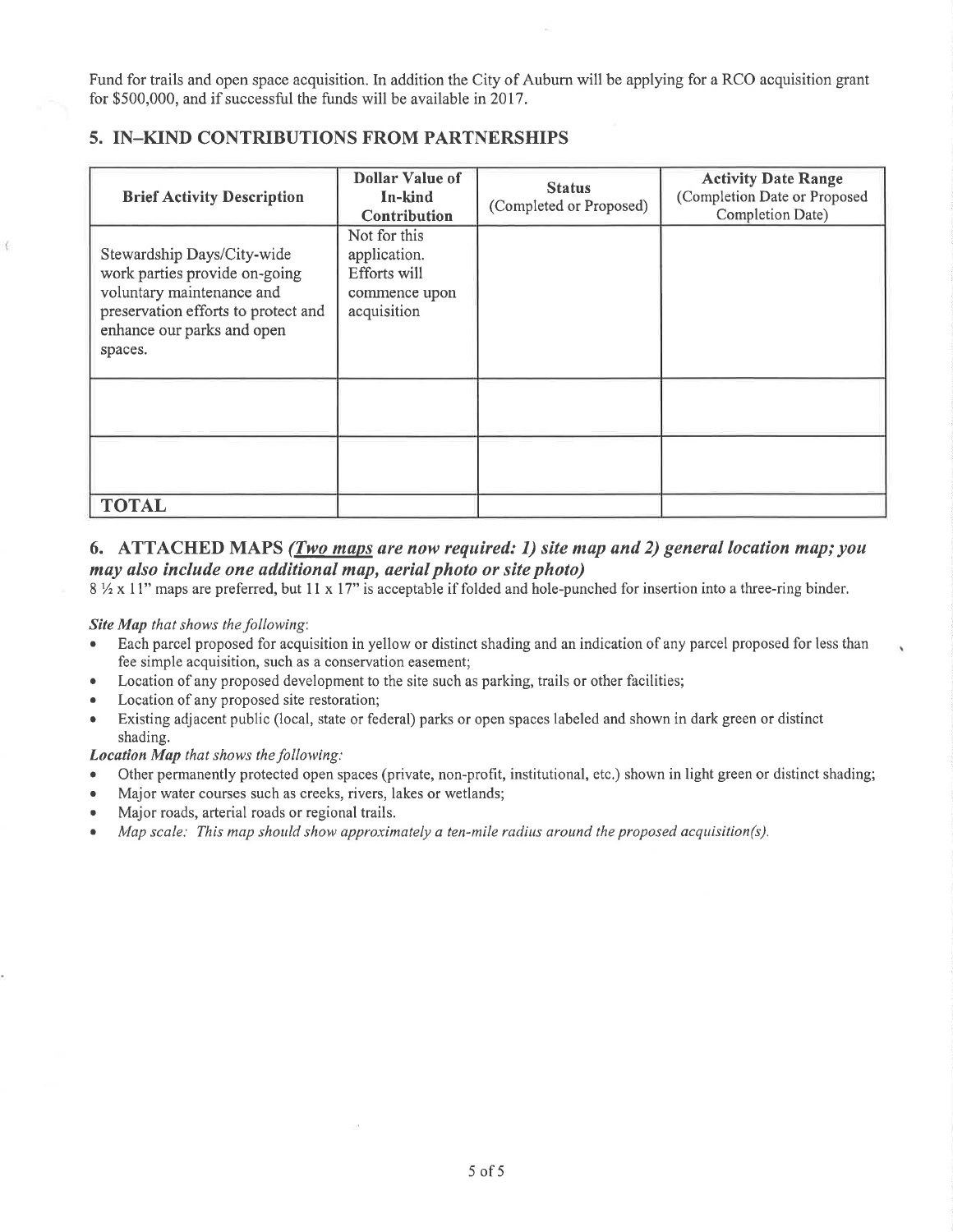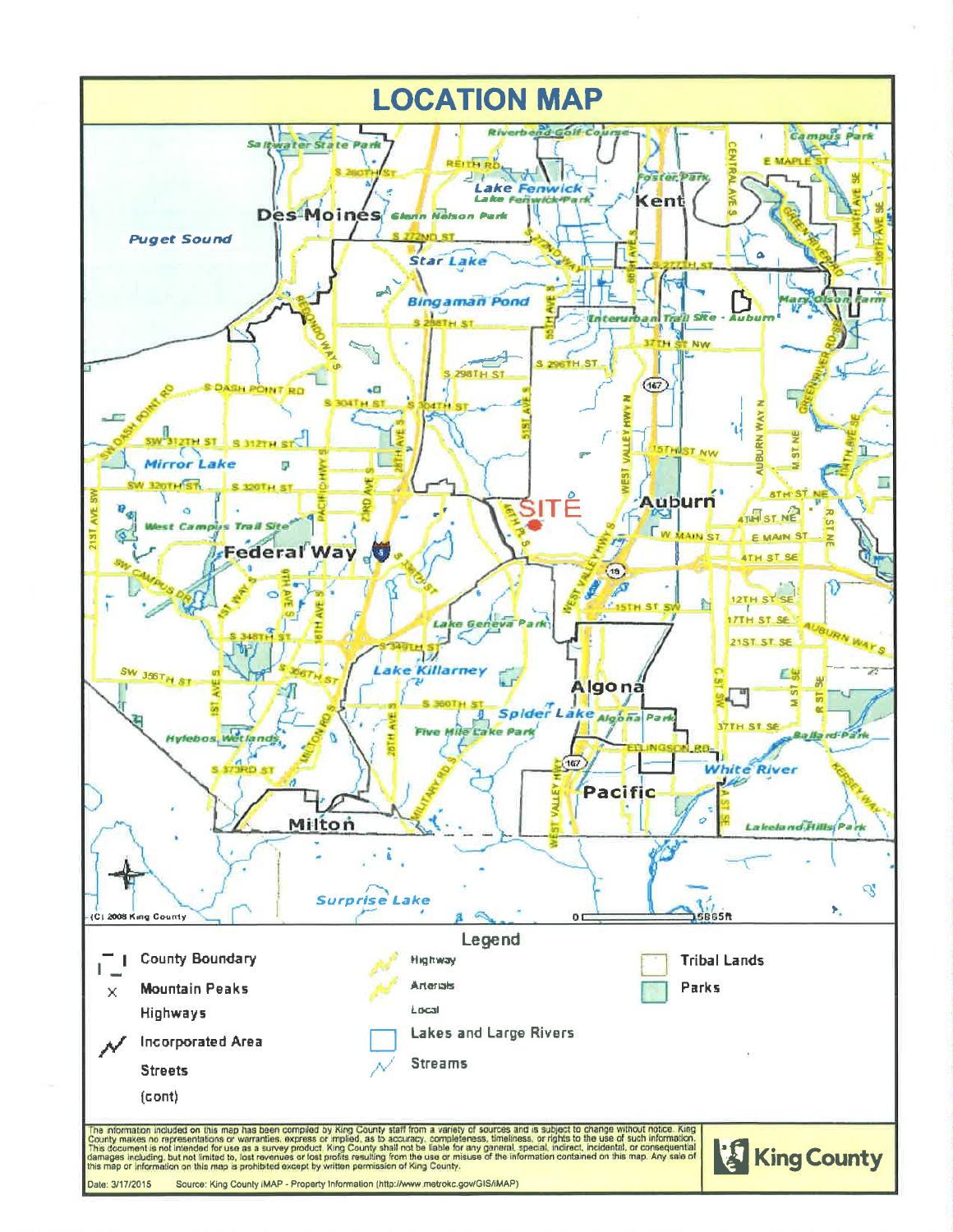